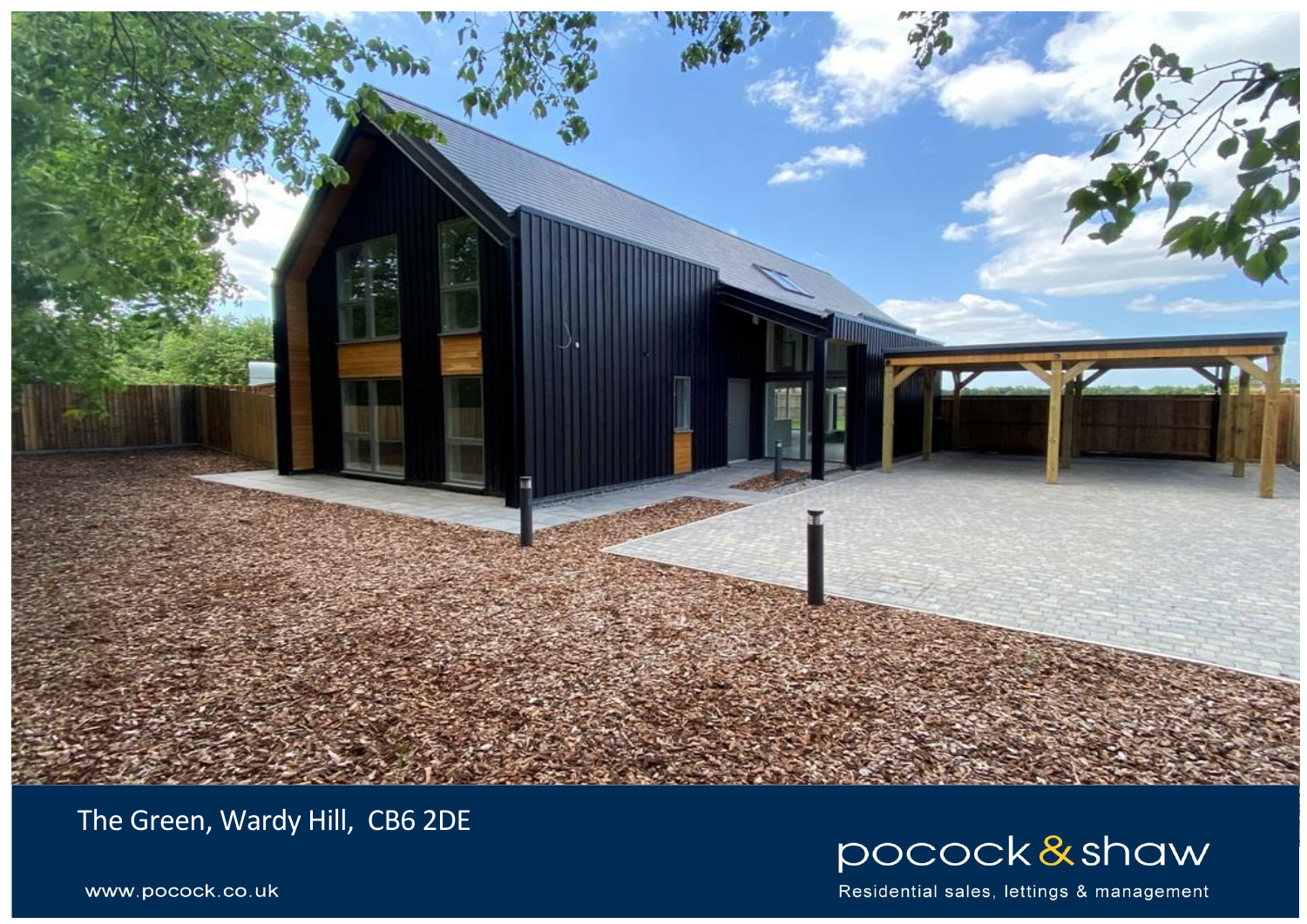## **Plot 2, The Green, Wardy Hill Ely, Cambridgeshire CB6 2DE**

A brand new stunning contemporary barn style detached property, built by the highly regarded local developers MAN Construction Ltd, which lies in a wonderful position backing onto open farmland in this pretty hamlet location.

- Superb Open Plan Living Room and Kitchen/Dining Room
- Study
- Ground Floor Bedroom Five with En-Suite Shower Room
- Larder & Utility Room
- Four First Floor Double Bedrooms, Dressing Room and En-Suite Bathroom to Principal Bedroom
- Bathroom
- Front and Rear Gardens
- Double Car Port and Driveway Parking
- GIFA 228.3m2 / 2,457 sq ft

## **Guide Price: £799,950**





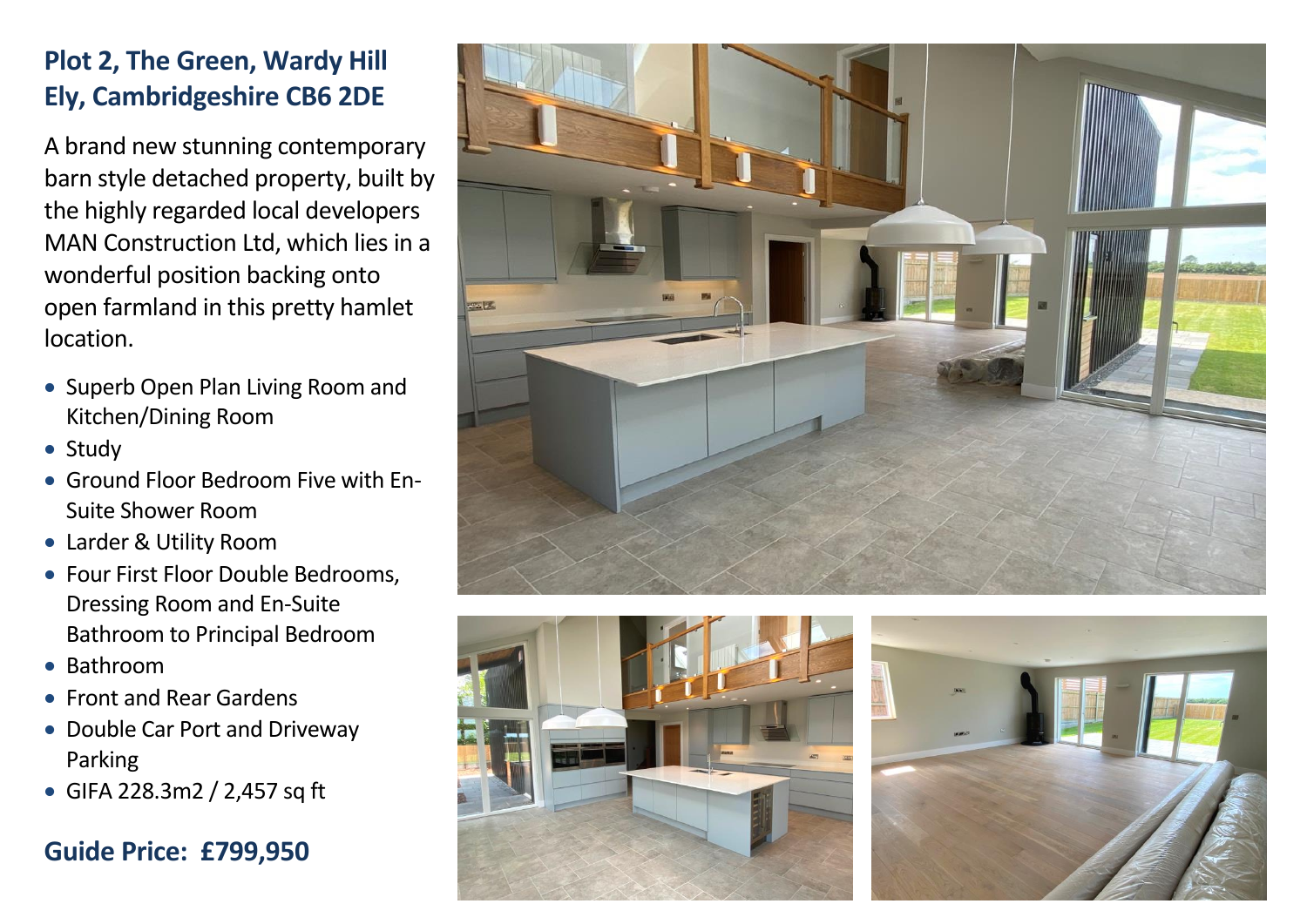**WARDY HILL** is a small hamlet village about 6 miles from Ely and only about 16 miles from Cambridge.

**SPECIFICATIONS** \* Slate roof \*Hidden seamless aluminium gutters \*Velfac external doors and windows \*Black vertical cladding with oak detailing \*Natural black limestone paving to perimeter including patio \*Permeable block paving to driveway \* Double carport with sedum roof \* Sewage treatment plant \* Fully fitted kitchen with quartz worktop \* Oak stairs with glass balustrading \* Brushed stainless face plates to electric fittings \* First floor glass balcony overlooking fields \* Flooring fitted throughout \* A combination of carpet, wood and tiles \* Fully fitted bathrooms with tiling \*Oak faced doors \* Air source heat pump linked to underfloor heating across the complete ground floor \* Radiators to first floor with towel radiators in bathroom programmed separately \* Large cylinder in first floor cupboard storing hot water

**ENTRANCE HALL** with entrance door to side, sunken spotlights to ceiling, tiled flooring with under floor heating, Oak wood and glass balustrade to staircase rising to first floor with motion sensor step lighting and storage cupboard below, opening to:-

**KITCHEN / DINING ROOM** 20' 4" x 19' 10" (6.20m x 6.05m) Dual aspect with feature full length windows to front and rear, velux windows to roof, overlooked by gallery landing. Kitchen is fitted with a range of high gloss wall and base units with quartz work surfaces over, four ring induction hob with extractor fan over, integrated appliances include fridge freezer, dishwasher and three double ovens. Breakfast bar with inset Franke sink unit & mixer tap, matching quartz work surfaces over and further base units with wine rack. Ceramic tiled flooring throughout opening to:-

**SITTING ROOM** 20' 6" x 18' 0" (6.25m x 5.50m) with two double glazed patio doors opening to rear garden and two double glazed windows to side. Up-lighting, sunken spotlights to ceiling, feature corner solid fuel burner, wood flooring.

**PANTRY** 6' 11" x 6' 7" (2.11m x 2.01m) Leading directly off the Kitchen area, fitted with shelving and wood flooring.

**UTILITY ROOM** 11' 11" x 6' 6" (3.65m x 2.00m) Accessed off the Kitchen area. Fitted with a range of wall and base units with work surfaces over, inset stainless steel sink unit with mixer tap over, plumbing and space for washing machine and space for tumble dryer. Personal door to side and opaque double glazed window to side. Wood flooring.

**STUDY** 14' 5" x 7' 8" (4.40m x 2.35m) with double glazed windows to front and side. Wood flooring.

**GROUND FLOOR BEDROOM FIVE** 9' 0" x 8' 10" (2.76m x 2.70m) with double glazed window to front. Wood flooring.

**GROUND FLOOR SHOWER ROOM** Fitted with an attractive three piece suite comprising low level WC, wash hand basin with feature motion sensor lighting below and walk in double shower with overhead drencher head. Double glazed window to side, heated towel rail, ceramic tiled flooring.

**FIRST FLOOR GALLERIED LANDING** with vaulted ceilings and velux windows, feature wood and glass balcony overlooking the Kitchen / Dining Room. Double doors into the spacious airing cupboard housing boiler and large water cylinder. Radiator and up and down lighting.

**BEDROOM ONE** 15' 4" x 11' 11" (4.69m x 3.65m) with high ceilings, feature patio door opening to rear balcony with views over open countryside to rear. Full length radiator, feature lighting, opening through to walk-in dressing area with built- in storage and hanging rails, radiator. Door into:-

**EN-SUITE SHOWER ROOM** Fitted with a three piece suite comprising low level WC, wash hand basin with feature motion sensor lighting below and double shower cubicle with overhead drencher head. Heated towel rail, velux window.

**BEDROOM TWO** 14' 3" x 10' 9" (4.35m x 3.30m) with double glazed window to front. Radiator.

**BEDROOM THREE** 14' 3" x 8' 10" (4.36m x 2.70m) with double glazed window to front. Radiator.

**BEDROOM FOUR** 9' 11" x 8' 8" (3.03m x 2.65m) with velux window to rear and double glazed opaque window to rear. Radiator, shelving with access to main bedroom.

**FAMILY BATHROOM** Fitted with a four piece suite comprising low level WC, wash hand basin, bath with side mixer taps and single shower cubicle with overhead drencher head. Heated towel rail, ceramic tiled flooring.

**EXTERIOR** The property is set back from the road behind a block paved driveway which leads to a double carport, whilst on the other side is a garden area with bark chippings.

The rear garden is a particular feature of the property. Backing onto farmland with far reaching countryside views, the garden consists of a paved patio from the house beyond which it is predominantly laid to lawn and enclosed by close board fencing.